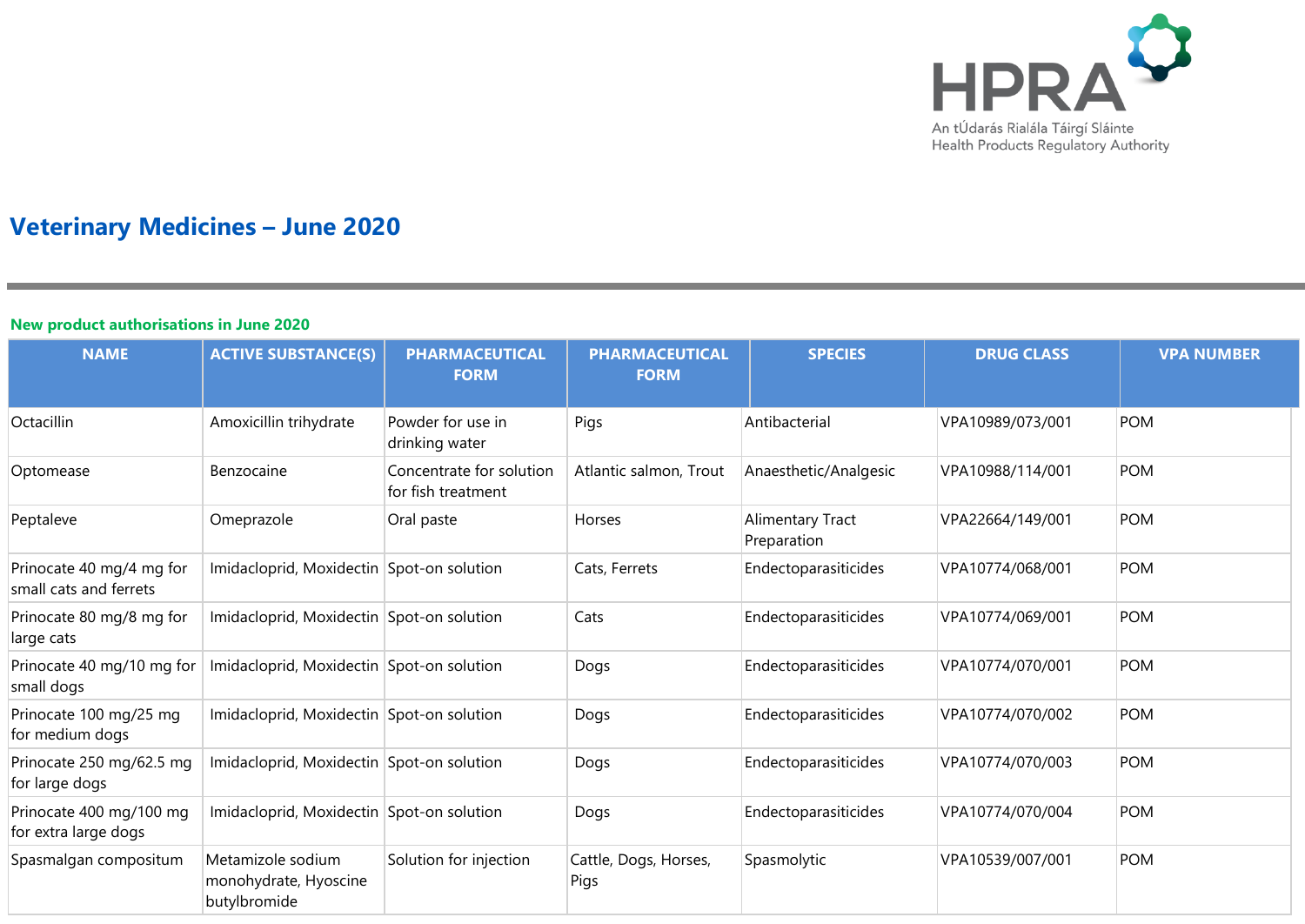

## **Products transferred in June 2020**

| <b>Product Name</b>                                                  | <b>New VPA Number</b> | <b>New MAH</b>           |
|----------------------------------------------------------------------|-----------------------|--------------------------|
| Bayer Dog Tasty Bone 150/144/50 VPA10513/009/001<br>mg tablets       |                       | Bayer Animal Health GmbH |
| Bayer Dog Tasty Bone XL<br>525/504/175 mg tablets                    | VPA10513/009/002      | Bayer Animal Health GmbH |
| Big Cat Wormer film-coated<br>tablets                                | VPA10513/006/001      | Bayer Animal Health GmbH |
| Droncit tablets 50 mg                                                | VPA10513/001/001      | Bayer Animal Health GmbH |
| Drontal Plus tablets 150/144/50<br>mg                                | VPA10513/002/001      | Bayer Animal Health GmbH |
| Drontal Plus XL tablets<br>175/504/525 mg                            | VPA10513/002/002      | Bayer Animal Health GmbH |
| Drontal Plus Flavour bone shaped<br>tablets 144/50/150 mg            | VPA10513/002/003      | Bayer Animal Health GmbH |
| Drontal Cat tablets 20/230 mg                                        | VPA10513/003/001      | Bayer Animal Health GmbH |
| Drontal Plus Flavour tablets for<br>dogs 150/144/50 mg               | VPA10513/007/001      | Bayer Animal Health GmbH |
| Drontal Dog Tasty Bone tablets<br>150/144/50 mg                      | VPA10513/008/001      | Bayer Animal Health GmbH |
| Drontal Dog Tasty Bone XL tablets VPA10513/008/002<br>525/504/175 mg |                       | Bayer Animal Health GmbH |
| Drontal Dog Tasty Bone Multi-<br>worm tablets150/144/50 mg           | VPA10513/010/001      | Bayer Animal Health GmbH |
| Drontal Oral Suspension for<br>puppies 15/5 mg                       | VPA10513/004/001      | Bayer Animal Health GmbH |
| Drontal Plus XL Flavour tablets for VPA10513/005/001<br>dogs         |                       | Bayer Animal Health GmbH |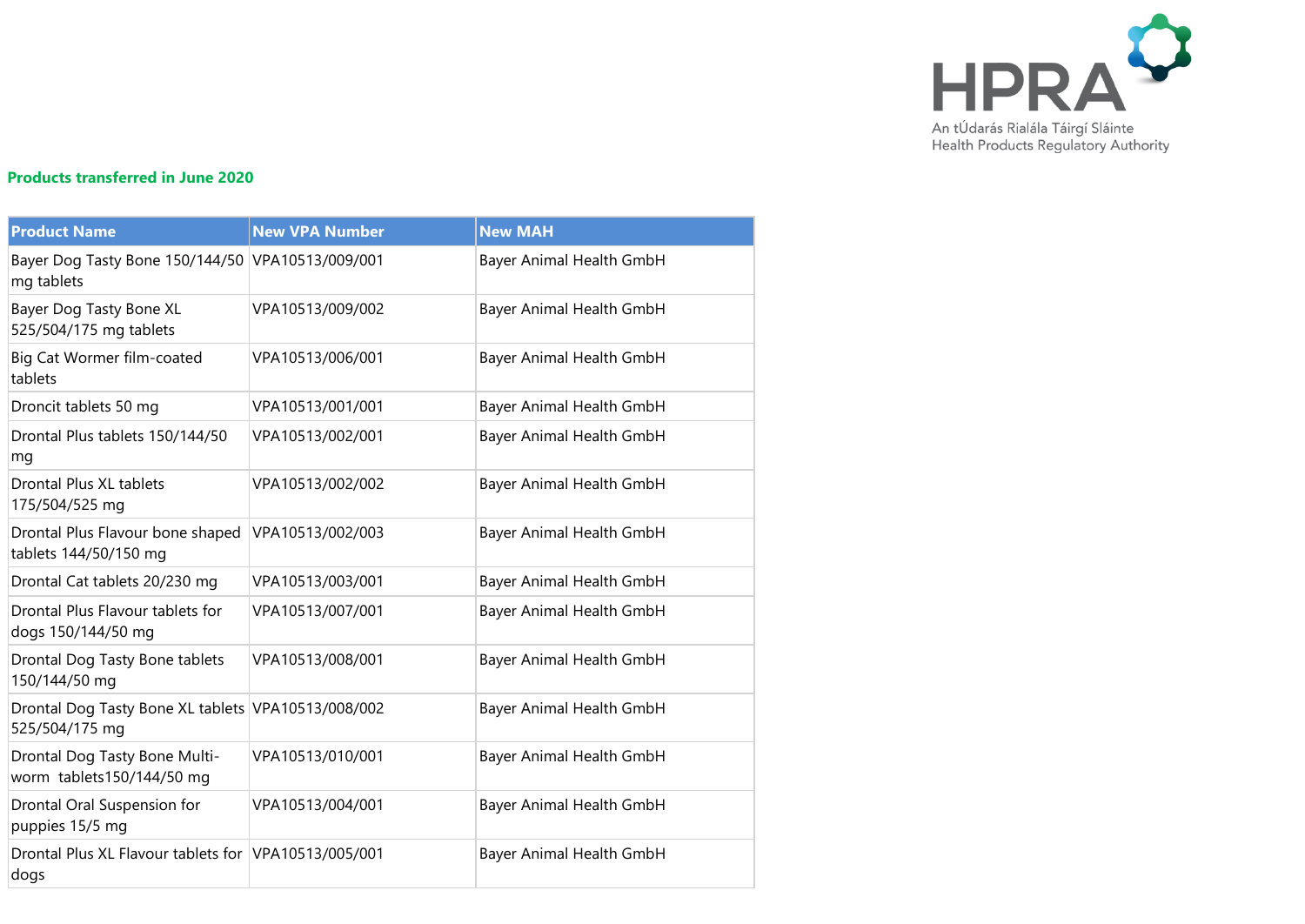

### **Products transferred in June 2020**

| Drontal Tasty Bone<br>Wormer XL 525/504/175<br>mg tablets                       | VPA10513/011/001 | Bayer Animal Health GmbH |
|---------------------------------------------------------------------------------|------------------|--------------------------|
| Drontal Cat XL Film-<br>coated tablets 30/345 mg                                | VPA10513/003/002 | Bayer Animal Health GmbH |
| Drontal Tasty Bone<br>Wormer XL 525/504/175<br>mg tablets                       | VPA10513/011/002 | Bayer Animal Health GmbH |
| Drontal Tasty Bone Multi- VPA10513/010/002<br>Worm XL 525/504/175<br>mg tablets |                  | Bayer Animal Health GmbH |